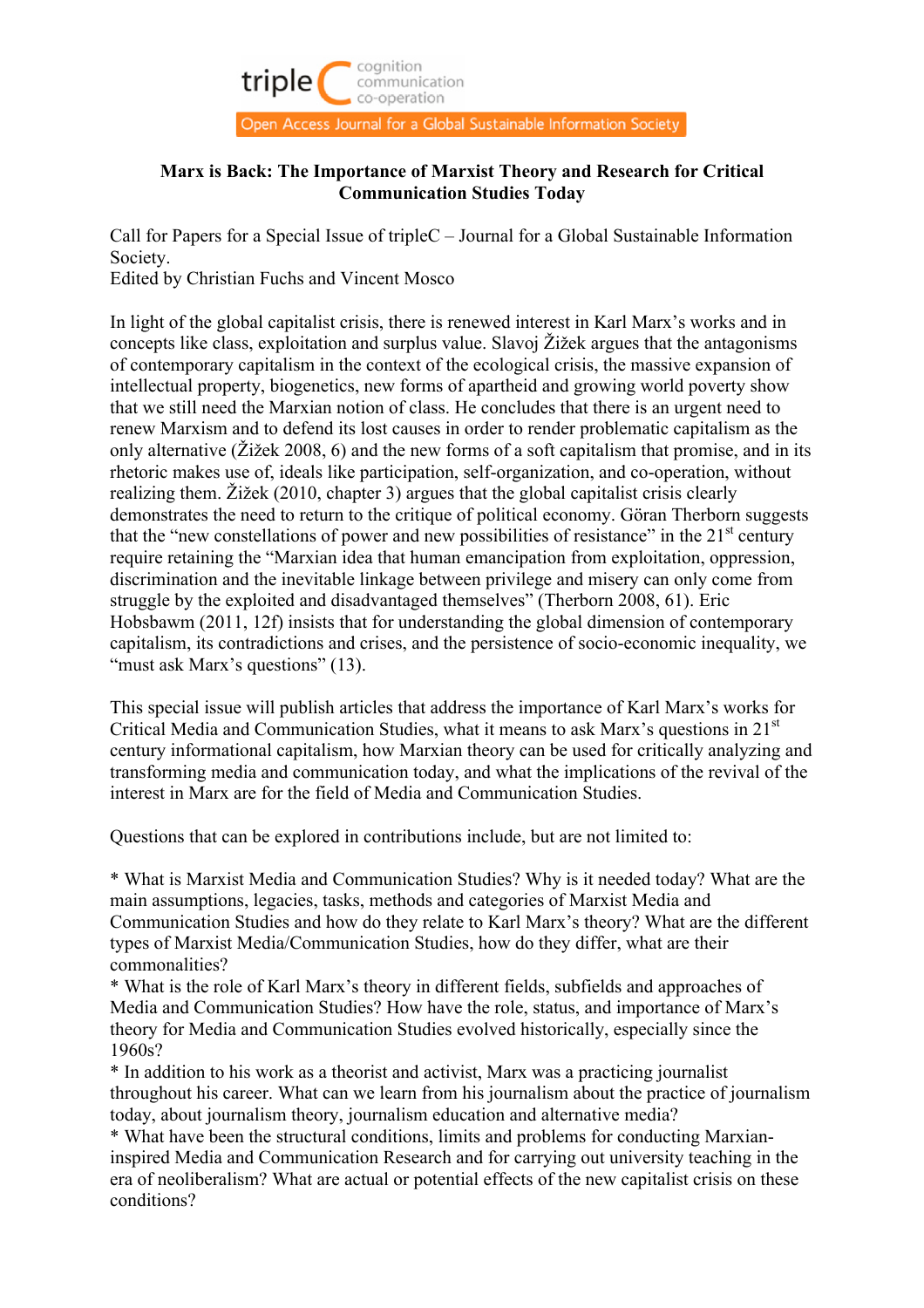

\* What is the relevance of Marxian thinking in an age of capitalist crisis for analyzing the role of media and communication in society?

\* How can the Marxian notions of class, class struggle, surplus value, exploitation, commodity/commodification, alienation, globalization, labour, capitalism, militarism and war, ideology/ideology critique, fetishism, and communism best be used for analyzing, transforming and criticizing the role of media, knowledge production and communication in contemporary capitalism?

\* How are media, communication, and information addressed in Marx's work?

\* What are commonalities and differences between contemporary approaches in the interpretation of Marx's analyses of media, communication, knowledge, knowledge labour and technology?

\* What is the role of dialectical philosophy and dialectical analysis as epistemological and methodological tools for Marxian-inspired Media and Communication Studies?

\* What were central assumptions of Marx about media, communication, information, knowledge production, culture and how can these insights be used today for the critical analysis of capitalism?

\* What is the relevance of Marx's work for an understanding of social media?

\* Which of Marx's works can best be used today to theorize media and communication? Why and how?

\* Terry Eagleton (2011) demonstrates that the 10 most common held prejudices against Marx are wrong. What prejudices against Marx can be found in Media and Communication Studies today? What have been the consequences of such prejudices? How can they best be contested? Are there continuities and/or discontinuities of prejudices against Marx in light of the new capitalist crisis?

All contributions shall genuinely deal with Karl Marx's original works and discuss their relevance for contemporary Critical Media/Communication Studies.

Eagleton Terry. 2011. *Why Marx was right*. London: Yale University Press. Hobsbawm, Eric. 2011. *How to change the world. Marx and Marxism 1840-2011*. London: Little, Brown.

Therborn, Göran. 2008. *From Marxism to post-Marxism?* London: Verso.

Žižek, Slavoj. 2008. *In defense of lost causes*. London: Verso.

Žižek, Slavoj. 2010. *Living in the end times*. London: Verso.

# **Editors**

**Christian Fuchs** is chair professor for Media and Communication Studies at Uppsala University's Department of Informatics and Media. He is editor of the journal tripleC – Journal for a Global Sustainable Information Society. His areas of interest are: Critical Theory, Social Theory, Media & Society, Critical Political Economy of Media/Communication, Critical Information Society Studies, Critical Internet Studies. He is author of the books "Foundations of Critical Media and Information Studies" (Routledge 2011) and "Internet and Society: Social Theory in the Information Age" (Routledge 2008, paperback 2011). He is co-editor of the collected volume "The Internet and Surveillance. The Challenges of Web 2.0 and Social Media" (Routledge 2011, together with Kees Boersma, Anders Albrechtslund, Marisol Sandoval). He is currently writing a book presenting a critical theory of social media. http://fuchs.uti.at